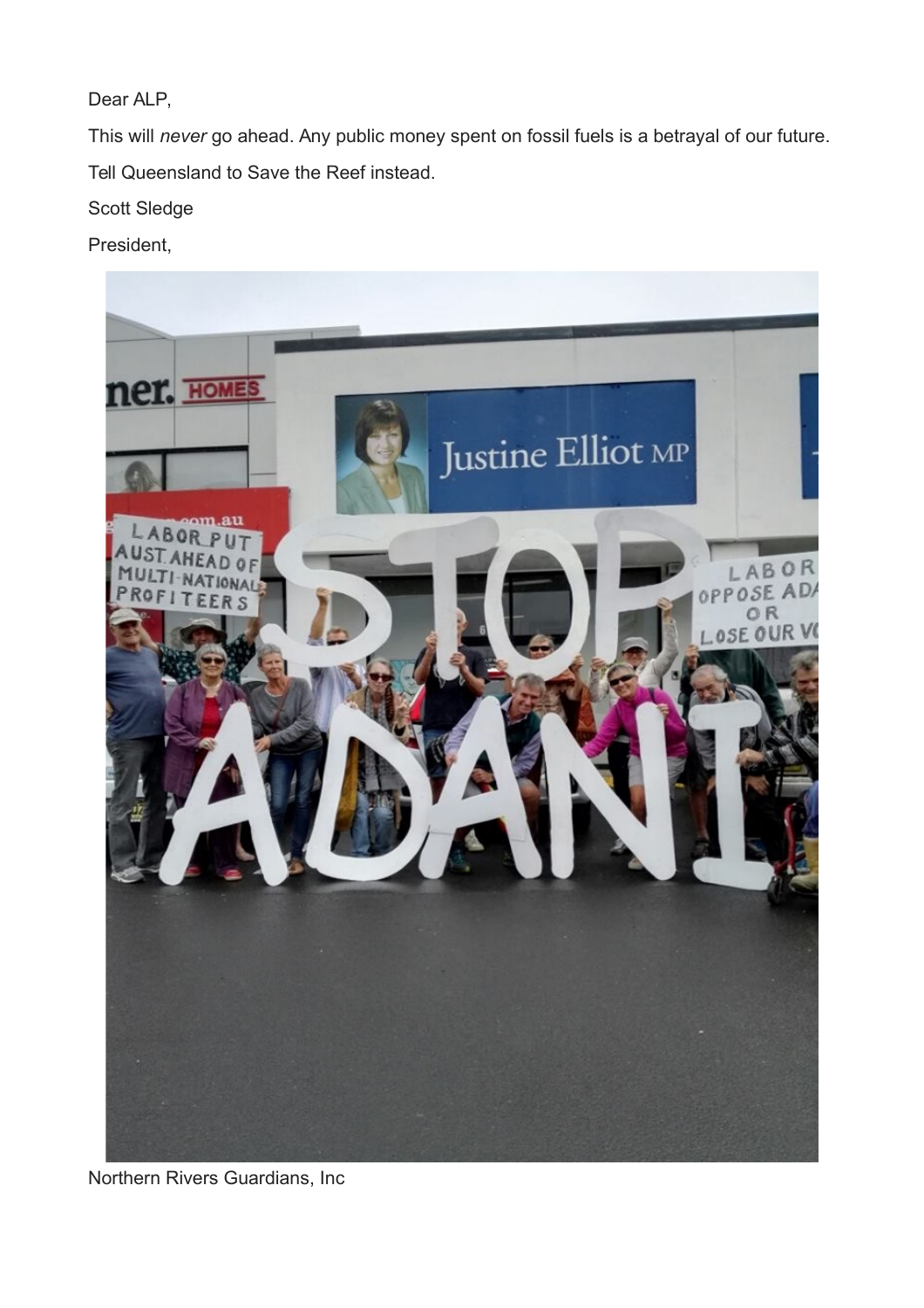The Hon. Justine Elliot MP, Federal Member for Richmond

Dear Justine,

As you know, Westpac Bank recently announced a new policy to address climate change concerns. Their policy supports emissions controls to assist with the Paris Climate Agreements commitments signed by our government and it rules out lending to coal mines in new basins, also excluding projects with coal of a lesser quality, as is found in the Galilee Basin.

This decision by Westpac provoked an unprecedented attack by some Federal National Party Coalition parliamentarians. Most disgracefully by Federal Resources Minister Matt Canavan and Deputy PM Barnaby Joyce.

To hear their disrespectful outbursts one would imagine that *Westpac had made a decision against "the national interest", that "will deny jobs to regional Queenslanders" and "electricity to millions of poor people in India".*

The people are sick of repeated, irresponsible misinformation! It is time for the truth, not propaganda.

Adani's own statement claims *less than 1500 jobs.* These would be dwarfed by the losses of jobs in the tourism and agriculture sectors. India has stated it does not want our coal and is already moving to cease coal imports. Their solar projects are increasing at a rate faster than anyone envisaged. Electricity for the poor of India is more effectively & affordably supplied by solar panels.

These Ministers appear to have an unhealthy emotional investment in coal which led to these tantrums and repeated misinformation over Westpac's decision. We question if they can be trusted to make decisions in the best interest of Australia?

By their refusal to let go of this fixation with coal, they are blocking Australia's economic progress and losing us opportunities to be world leaders in the renewable energy industry.

They need to get off the band wagon and stop peddling old technologies which are more expensive and polluting.

Instead of insulting rhetoric, listen when a financial institution like Westpac considers this project to be a bad investment. Good reason not to risk a loan of \$900,000 taxpayer funds. Will you consider it likely that Adani would *ever* repay this loan? Most coal mines find ways to escape their obligations even to "rehabilitate" dis-used sites.

We need leaders who will listen to the science of climate change and make decisions which best serve all Australians, considering the effects on tourism, agriculture, precious water resources, environment and long term impacts of climate on the health, livelihood & economy of Australia.

The reality is that there are more jobs and a better future in renewable energy. 68,000 jobs related to The Great Barrier Reef in the tourism industry alone.

Westpac should be applauded for what is obviously a sound, responsible, economic decision as good corporate citizens, based on facts, figures and science. Favouring finance which supports the necessary transition to renewable energies and aware of the danger of stranded assets.